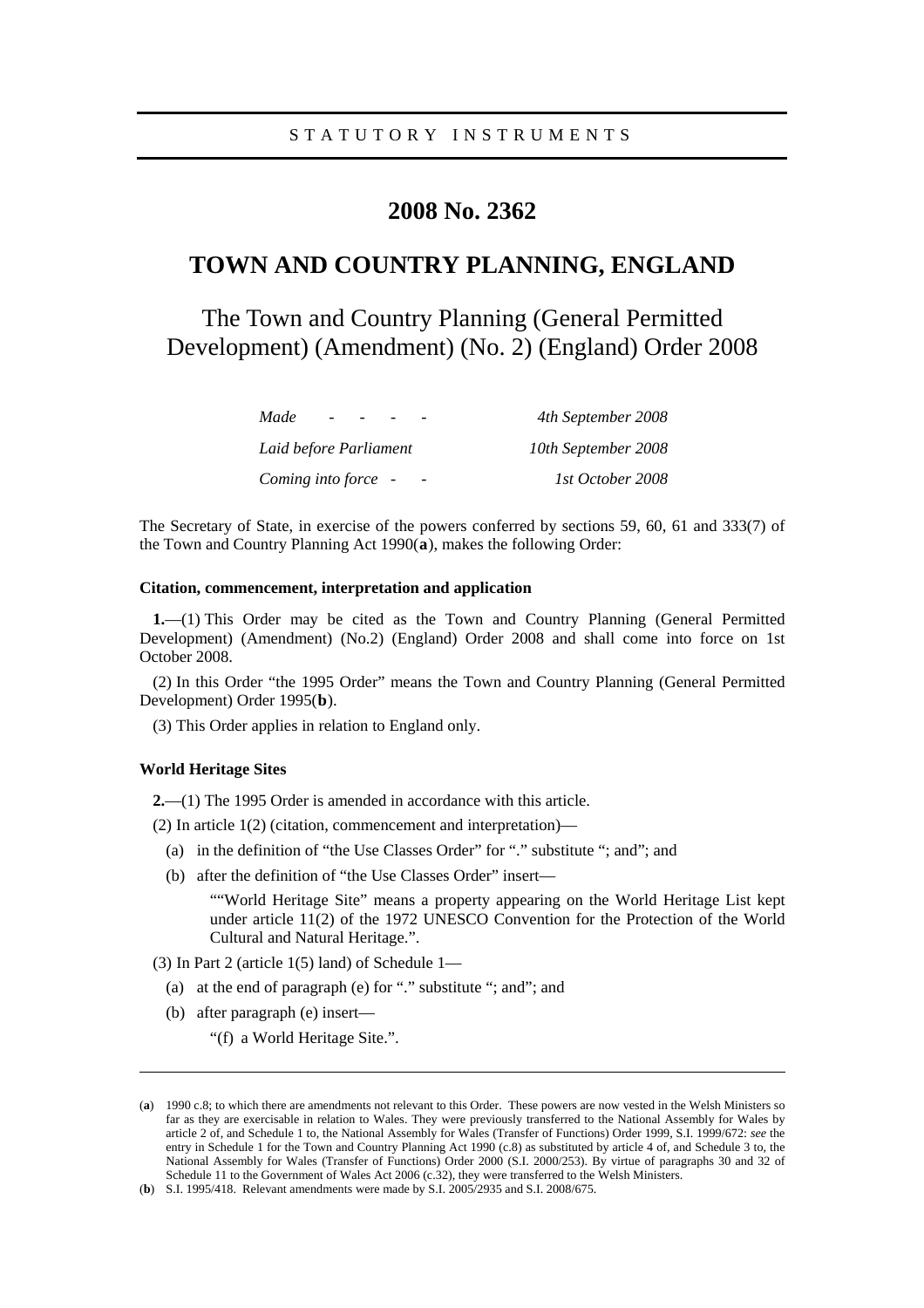(4) In paragraph G.1 of Part 40 (installation of domestic microgeneration equipment) of Schedule 2—

- (a) in the definition of "stand alone solar" for ";" substitute "."; and
- (b) omit the definition of "World Heritage Site".

### **Development within the curtilage of a dwellinghouse**

**3.** In Schedule 2 to the 1995 Order, for Part 1 (development within the curtilage of a dwellinghouse) substitute the text set out in the Schedule to this Order.

# **Installation of Domestic Microgeneration Equipment**

**4.** In paragraph A.1. of Part 40 (installation of domestic microgeneration equipment) of Schedule 2 to the 1995 Order, omit "or roof slope" from sub-paragraphs (c)(i) and (c)(ii).

*Hazel Blears* One of Her Majesty's Principal Secretaries of State 4th September 2008 Department for Communities and Local Government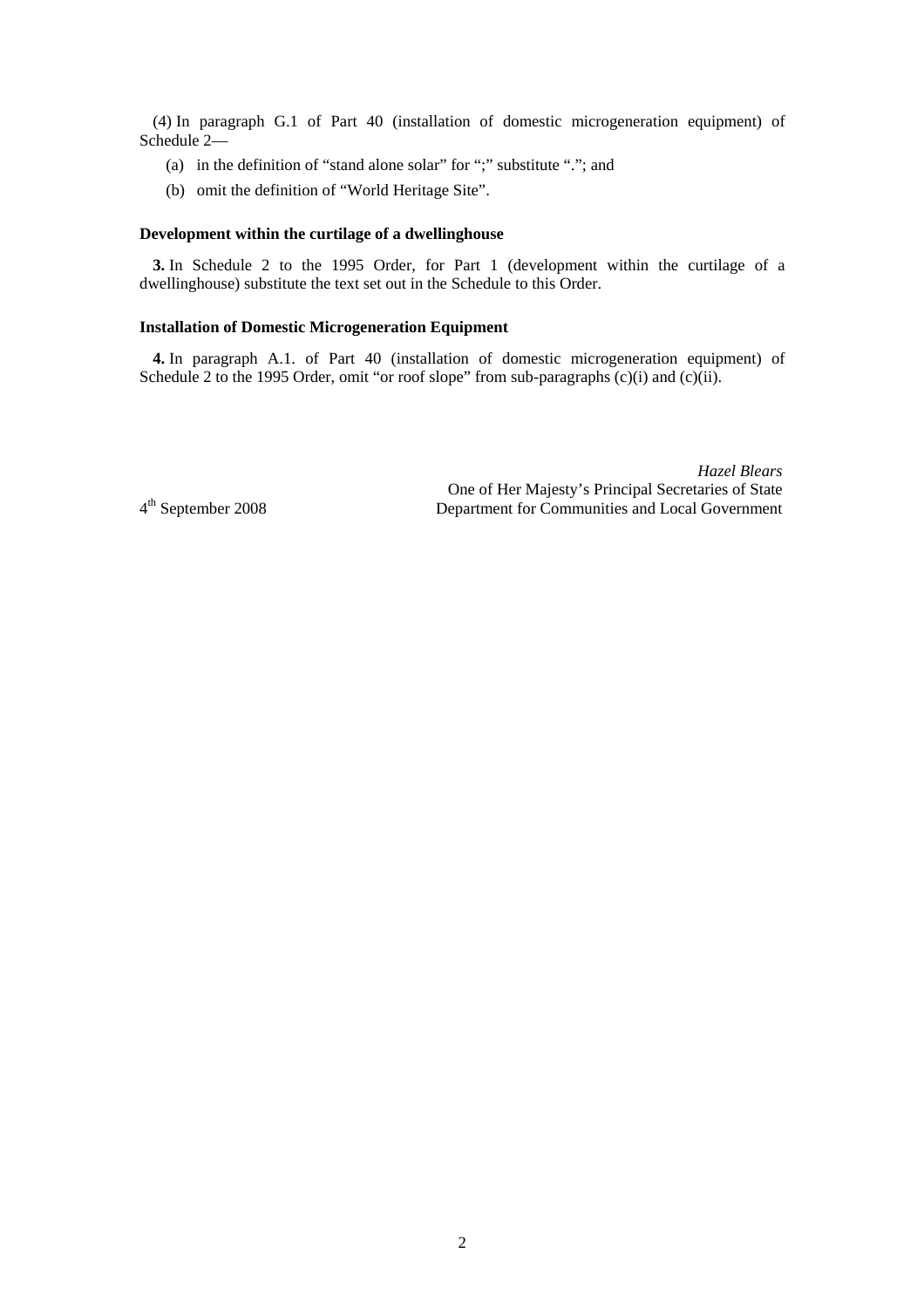# SCHEDULE Article 3

# "PART 1

# **DEVELOPMENT WITHIN THE CURTILAGE OF A DWELLINGHOUSE**

# **Class A**

#### **Permitted development**

**A.** The enlargement, improvement or other alteration of a dwellinghouse.

#### **Development not permitted**

**A.1** Development is not permitted by Class A if—

- (a) as a result of the works, the total area of ground covered by buildings within the curtilage of the dwellinghouse (other than the original dwellinghouse) would exceed 50% of the total area of the curtilage (excluding the ground area of the original dwellinghouse);
- (b) the height of the part of the dwellinghouse enlarged, improved or altered would exceed the height of the highest part of the roof of the existing dwellinghouse;
- (c) the height of the eaves of the part of the dwellinghouse enlarged, improved or altered would exceed the height of the eaves of the existing dwellinghouse;
- (d) the enlarged part of the dwellinghouse would extend beyond a wall which—
	- (i) fronts a highway, and
	- (ii) forms either the principal elevation or a side elevation of the original dwellinghouse;
- (e) the enlarged part of the dwellinghouse would have a single storey and—
	- (i) extend beyond the rear wall of the original dwellinghouse by more than 4 metres in the case of a detached dwellinghouse, or 3 metres in the case of any other dwellinghouse, or
	- (ii) exceed 4 metres in height;
- (f) the enlarged part of the dwellinghouse would have more than one storey and—
	- (i) extend beyond the rear wall of the original dwellinghouse by more than 3 metres, or
	- (ii) be within 7 metres of any boundary of the curtilage of the dwellinghouse opposite the rear wall of the dwellinghouse;
- (g) the enlarged part of the dwellinghouse would be within 2 metres of the boundary of the curtilage of the dwellinghouse, and the height of the eaves of the enlarged part would exceed 3 metres;
- (h) the enlarged part of the dwellinghouse would extend beyond a wall forming a side elevation of the original dwellinghouse, and would—
	- (i) exceed 4 metres in height,
	- (ii) have more than one storey, or
	- (ii) have a width greater than half the width of the original dwellinghouse; or
- (i) it would consist of or include—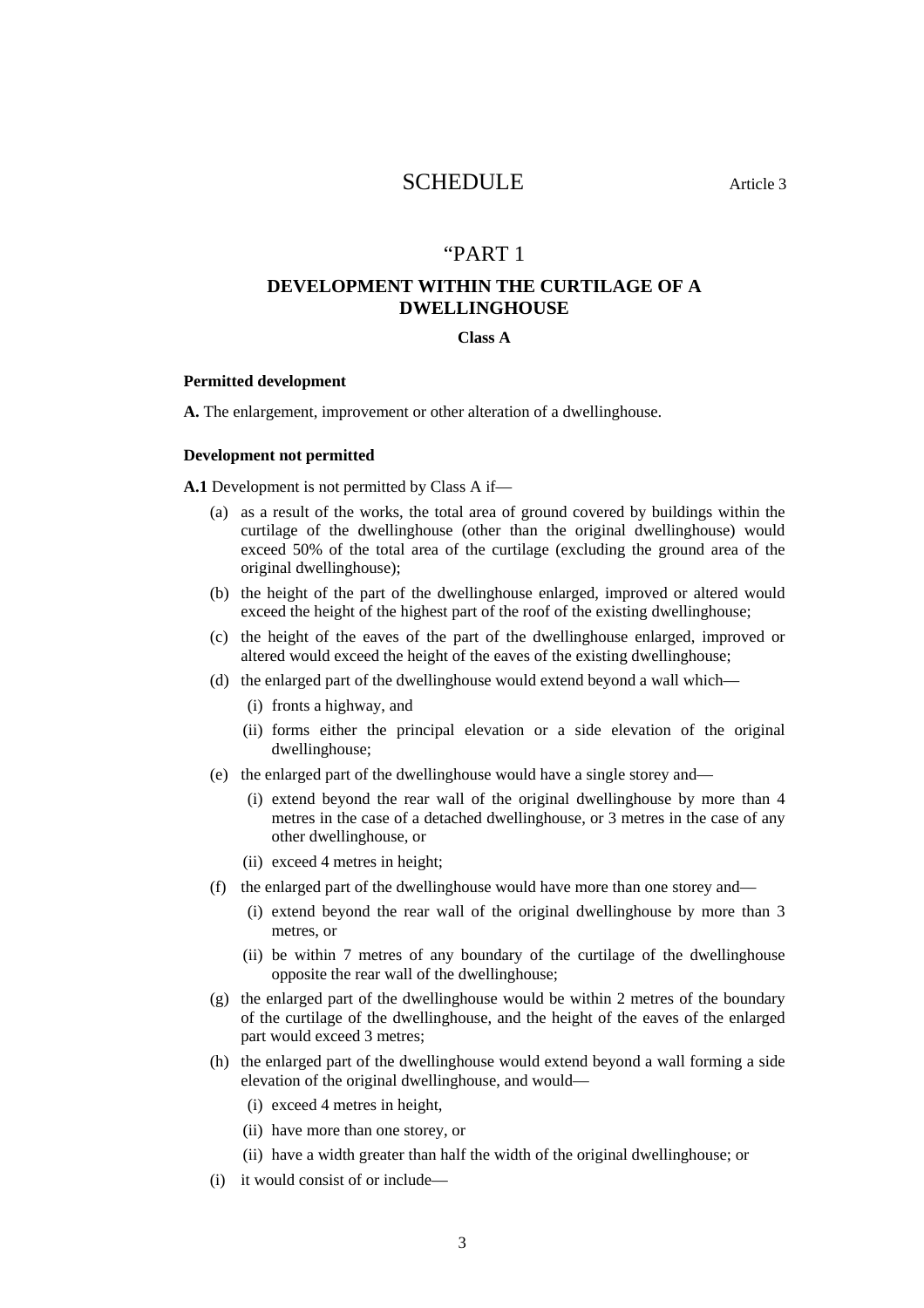- (i) the construction or provision of a veranda, balcony or raised platform,
- (ii) the installation, alteration or replacement of a microwave antenna,
- (iii) the installation, alteration or replacement of a chimney, flue or soil and vent pipe, or
- (iv) an alteration to any part of the roof of the dwellinghouse.

**A.2** In the case of a dwellinghouse on article 1(5) land, development is not permitted by Class A if—

- (a) it would consist of or include the cladding of any part of the exterior of the dwellinghouse with stone, artificial stone, pebble dash, render, timber, plastic or tiles;
- (b) the enlarged part of the dwellinghouse would extend beyond a wall forming a side elevation of the original dwellinghouse; or
- (c) the enlarged part of the dwellinghouse would have more than one storey and extend beyond the rear wall of the original dwellinghouse.

### **Conditions**

**A.3** Development is permitted by Class A subject to the following conditions—

- (a) the materials used in any exterior work (other than materials used in the construction of a conservatory) shall be of a similar appearance to those used in the construction of the exterior of the existing dwellinghouse;
- (b) any upper-floor window located in a wall or roof slope forming a side elevation of the dwellinghouse shall be—
	- (i) obscure-glazed, and
	- (ii) non-opening unless the parts of the window which can be opened are more than 1.7 metres above the floor of the room in which the window is installed; and
- (c) where the enlarged part of the dwellinghouse has more than one storey, the roof pitch of the enlarged part shall, so far as practicable, be the same as the roof pitch of the original dwellinghouse.

## **Class B**

#### **Permitted development**

**B.** The enlargement of a dwellinghouse consisting of an addition or alteration to its roof.

#### **Development not permitted**

**B.1** Development is not permitted by Class B if—

- (a) any part of the dwellinghouse would, as a result of the works, exceed the height of the highest part of the existing roof;
- (b) any part of the dwellinghouse would, as a result of the works, extend beyond the plane of any existing roof slope which forms the principal elevation of the dwellinghouse and fronts a highway;
- (c) the cubic content of the resulting roof space would exceed the cubic content of the original roof space by more than—
	- (i) 40 cubic metres in the case of a terrace house, or
	- (ii) 50 cubic metres in any other case;
- (d) it would consist of or include—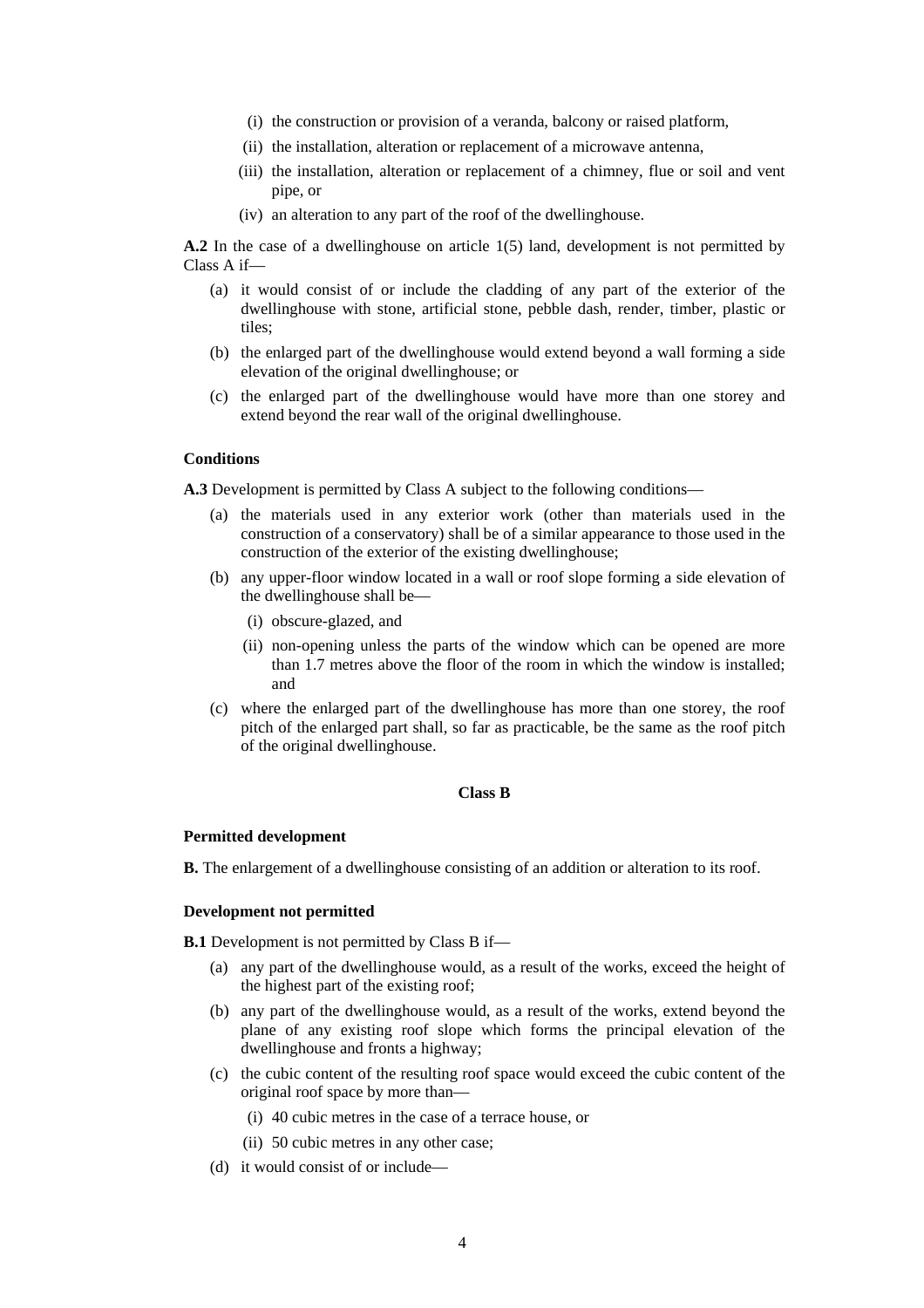- (i) the construction or provision of a veranda, balcony or raised platform, or
- (ii) the installation, alteration or replacement of a chimney, flue or soil and vent pipe; or
- (e) the dwellinghouse is on article 1(5) land.

#### **Conditions**

**B.2** Development is permitted by Class B subject to the following conditions—

- (a) the materials used in any exterior work shall be of a similar appearance to those used in the construction of the exterior of the existing dwellinghouse;
- (b) other than in the case of a hip-to-gable enlargement, the edge of the enlargement closest to the eaves of the original roof shall, so far as practicable, be not less than 20 centimetres from the eaves of the original roof; and
- (c) any window inserted on a wall or roof slope forming a side elevation of the dwellinghouse shall be—
	- (i) obscure-glazed, and
	- (ii) non-opening unless the parts of the window which can be opened are more than 1.7 metres above the floor of the room in which the window is installed.

#### **Interpretation of Class B**

**B.3** For the purposes of Class B "resulting roof space" means the roof space as enlarged, taking into account any enlargement to the original roof space, whether permitted by this Class or not.

# **Class C**

#### **Permitted development**

**C.** Any other alteration to the roof of a dwellinghouse.

#### **Development not permitted**

**C.1** Development is not permitted by Class C if—

- (a) the alteration would protrude more than 150 millimetres beyond the plane of the slope of the original roof when measured from the perpendicular with the external surface of the original roof;
- (b) it would result in the highest part of the alteration being higher than the highest part of the original roof; or
- (c) it would consist of or include—
	- (i) the installation, alteration or replacement of a chimney, flue or soil and vent pipe, or
	- (ii) the installation, alteration or replacement of solar photovoltaics or solar thermal equipment.

#### **Conditions**

**C.2** Development is permitted by Class C subject to the condition that any window located on a roof slope forming a side elevation of the dwellinghouse shall be—

- (a) obscure-glazed; and
- (b) non-opening unless the parts of the window which can be opened are more than 1.7 metres above the floor of the room in which the window is installed.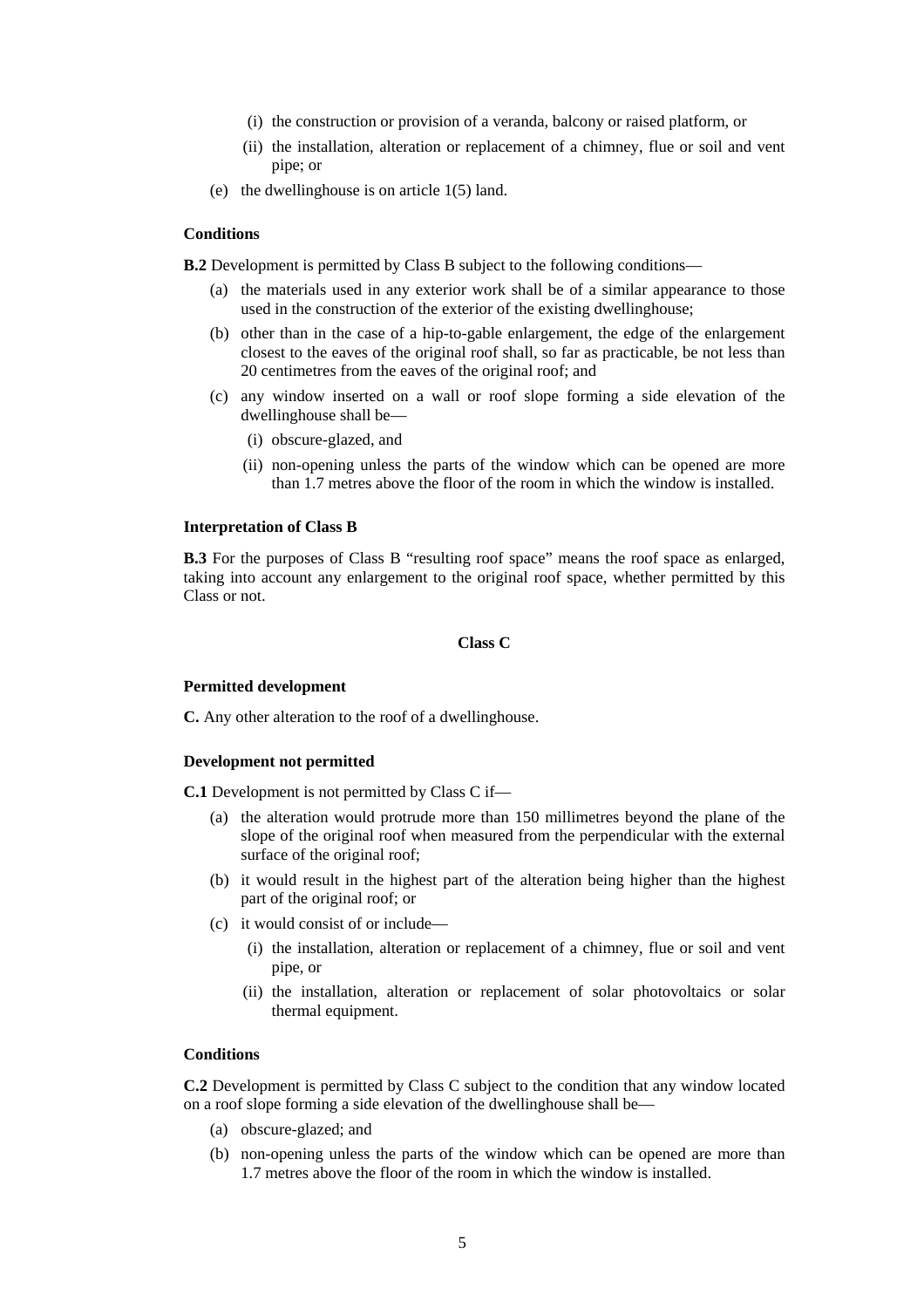# **Class D**

#### **Permitted development**

**D.** The erection or construction of a porch outside any external door of a dwellinghouse.

#### **Development not permitted**

**D.1** Development is not permitted by Class D if—

- (a) the ground area (measured externally) of the structure would exceed 3 square metres;
- (b) any part of the structure would be more than 3 metres above ground level; or
- (c) any part of the structure would be within 2 metres of any boundary of the curtilage of the dwellinghouse with a highway.

#### **Class E**

#### **Permitted development**

**E.** The provision within the curtilage of the dwellinghouse of—

- (a) any building or enclosure, swimming or other pool required for a purpose incidental to the enjoyment of the dwellinghouse as such, or the maintenance, improvement or other alteration of such a building or enclosure; or
- (b) a container used for domestic heating purposes for the storage of oil or liquid petroleum gas.

#### **Development not permitted**

**E.1** Development is not permitted by Class E if—

- (a) the total area of ground covered by buildings, enclosures and containers within the curtilage (other than the original dwellinghouse) would exceed 50% of the total area of the curtilage (excluding the ground area of the original dwellinghouse);
- (b) any part of the building, enclosure, pool or container would be situated on land forward of a wall forming the principal elevation of the original dwellinghouse;
- (c) the building would have more than one storey;
- (d) the height of the building, enclosure or container would exceed—
	- (i) 4 metres in the case of a building with a dual-pitched roof,
	- (ii) 2.5 metres in the case of a building, enclosure or container within 2 metres of the boundary of the curtilage of the dwellinghouse, or
	- (iii) 3 metres in any other case;
- (e) the height of the eaves of the building would exceed 2.5 metres;
- (f) the building, enclosure, pool or container would be situated within the curtilage of a listed building;
- (g) it would include the construction or provision of a veranda, balcony or raised platform;
- (h) it relates to a dwelling or a microwave antenna; or
- (i) the capacity of the container would exceed 3,500 litres.
- **E.2** In the case of any land within the curtilage of the dwellinghouse which is within—
	- (a) a World Heritage Site,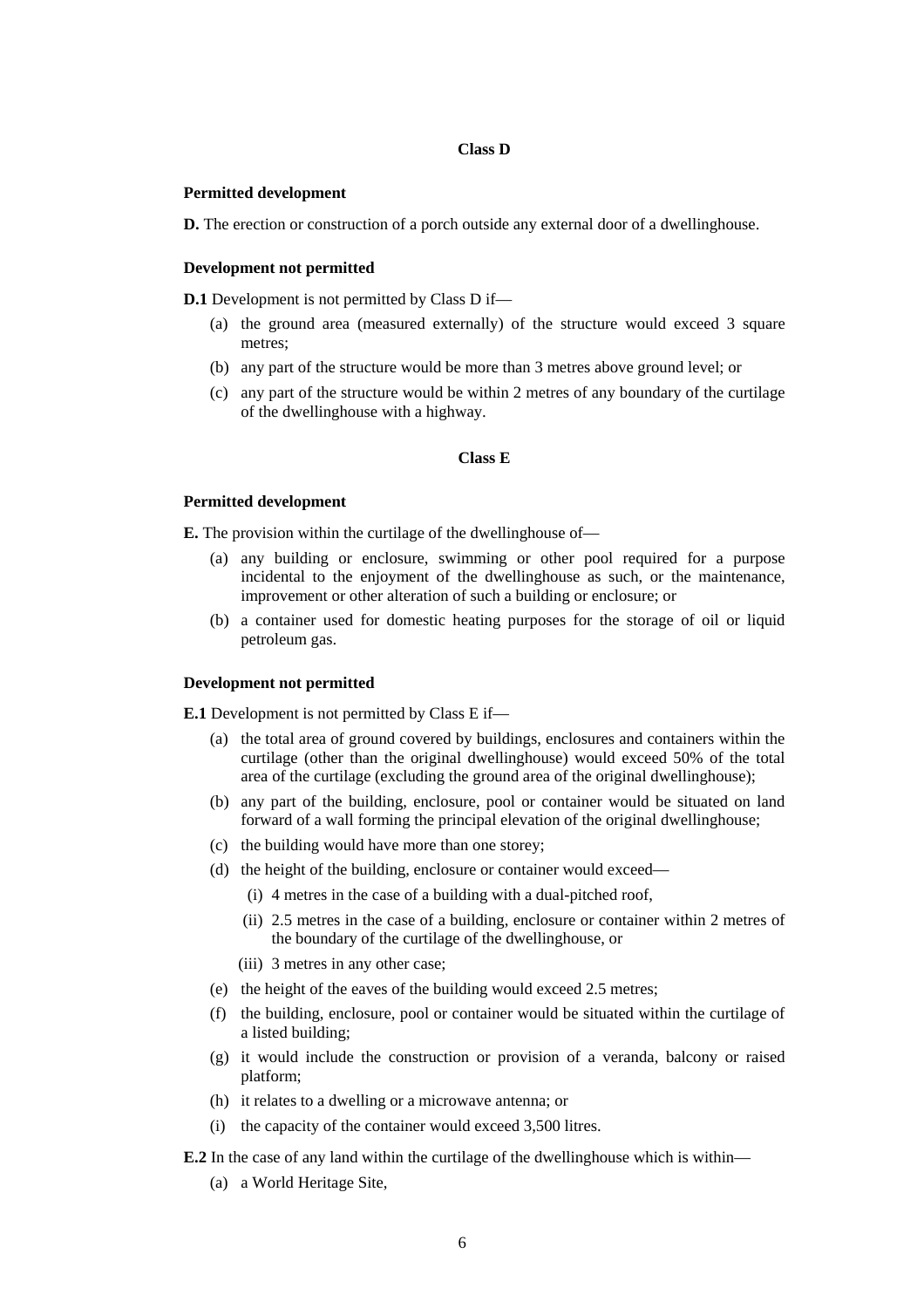- (b) a National Park,
- (c) an area of outstanding natural beauty, or
- (d) the Broads,

development is not permitted by Class E if the total area of ground covered by buildings, enclosures, pools and containers situated more than 20 metres from any wall of the dwellinghouse would exceed 10 square metres.

**E.3** In the case of any land within the curtilage of the dwellinghouse which is article 1(5) land, development is not permitted by Class E if any part of the building, enclosure, pool or container would be situated on land between a wall forming a side elevation of the dwellinghouse and the boundary of the curtilage of the dwellinghouse.

#### **Interpretation of Class E**

**E.4** For the purposes of Class E, "purpose incidental to the enjoyment of the dwellinghouse as such" includes the keeping of poultry, bees, pet animals, birds or other livestock for the domestic needs or personal enjoyment of the occupants of the dwellinghouse.

# **Class F**

# **Permitted development**

**F.** Development consisting of—

- (a) the provision within the curtilage of a dwellinghouse of a hard surface for any purpose incidental to the enjoyment of the dwellinghouse as such; or
- (b) the replacement in whole or in part of such a surface.

# **Conditions**

**F.1** Development is permitted by Class F subject to the condition that where—

- (a) the hard surface would be situated on land between a wall forming the principal elevation of the dwellinghouse and a highway, and
- (b) the area of ground covered by the hard surface, or the area of hard surface replaced, would exceed 5 square metres,

either the hard surface shall be made of porous materials, or provision shall be made to direct run-off water from the hard surface to a permeable or porous area or surface within the curtilage of the dwellinghouse.

# **Class G**

#### **Permitted development**

**G.** The installation, alteration or replacement of a chimney, flue or soil and vent pipe on a dwellinghouse.

# **Development not permitted**

**G.1** Development is not permitted by Class G if—

- (a) the height of the chimney, flue or soil and vent pipe would exceed the highest part of the roof by 1 metre or more; or
- (b) in the case of a dwellinghouse on article 1(5) land, the chimney, flue or soil and vent pipe would be installed on a wall or roof slope which—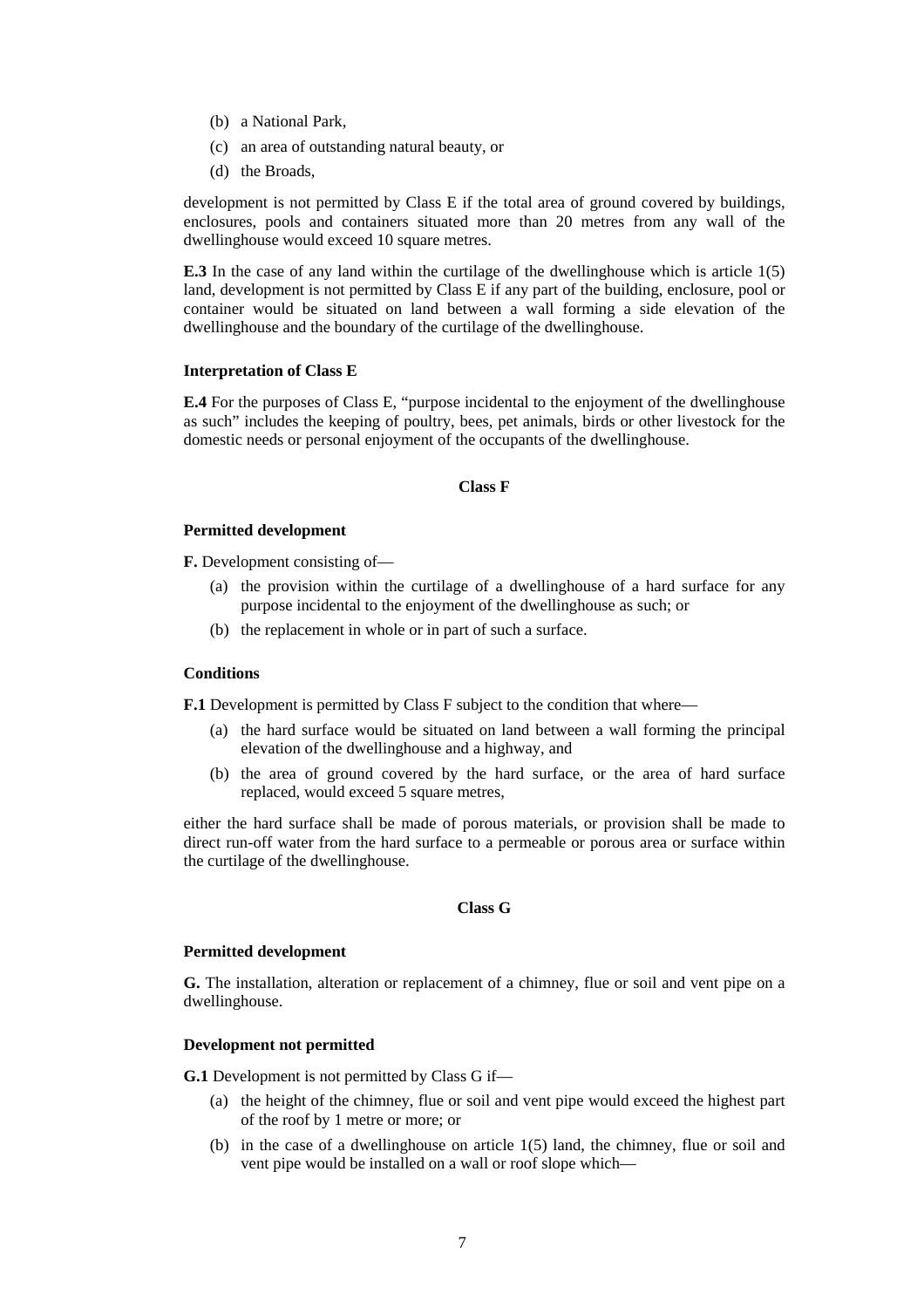- (i) fronts a highway, and
- (ii) forms either the principal elevation or a side elevation of the dwellinghouse.

#### **Class H**

#### **Permitted development**

**H.** The installation, alteration or replacement of a microwave antenna on a dwellinghouse or within the curtilage of a dwellinghouse.

### **Development not permitted**

**H.1** Development is not permitted by Class H if—

- (a) it would result in the presence on the dwellinghouse or within its curtilage of—
	- (i) more than two antennas;
	- (ii) a single antenna exceeding 100 centimetres in length;
	- (iii) two antennas which do not meet the relevant size criteria;
	- (iv) an antenna installed on a chimney, where the length of the antenna would exceed 60 centimetres;
	- (v) an antenna installed on a chimney, where the antenna would protrude above the chimney; or
	- (vi) an antenna with a cubic capacity in excess of 35 litres;
- (b) in the case of an antenna to be installed on a roof without a chimney, the highest part of the antenna would be higher than the highest part of the roof;
- (c) in the case of an antenna to be installed on a roof with a chimney, the highest part of the antenna would be higher than the highest part of the chimney, or 60 centimetres measured from the highest part of the ridge tiles of the roof, whichever is the lower; or
- (d) in the case of article  $1(5)$  land, it would consist of the installation of an antenna—
	- (i) on a chimney, wall or roof slope which faces onto, and is visible from, a highway;
	- (ii) in the Broads, on a chimney, wall or roof slope which faces onto, and is visible from, a waterway; or
	- (iii) on a building which exceeds 15 metres in height.

#### **Conditions**

**H.2** Development is permitted by Class H subject to the following conditions—

- (a) an antenna installed on a building shall, so far as practicable, be sited so as to minimise its effect on the external appearance of the building; and
- (b) an antenna no longer needed for reception or transmission purposes shall be removed as soon as reasonably practicable.

#### **Interpretation of Class H**

**H.3** The relevant size criteria for the purposes of paragraph H.1(a)(iii) are that:

- (a) only one of the antennas may exceed 60 centimetres in length; and
- (b) any antenna which exceeds 60 centimetres in length must not exceed 100 centimetres in length.